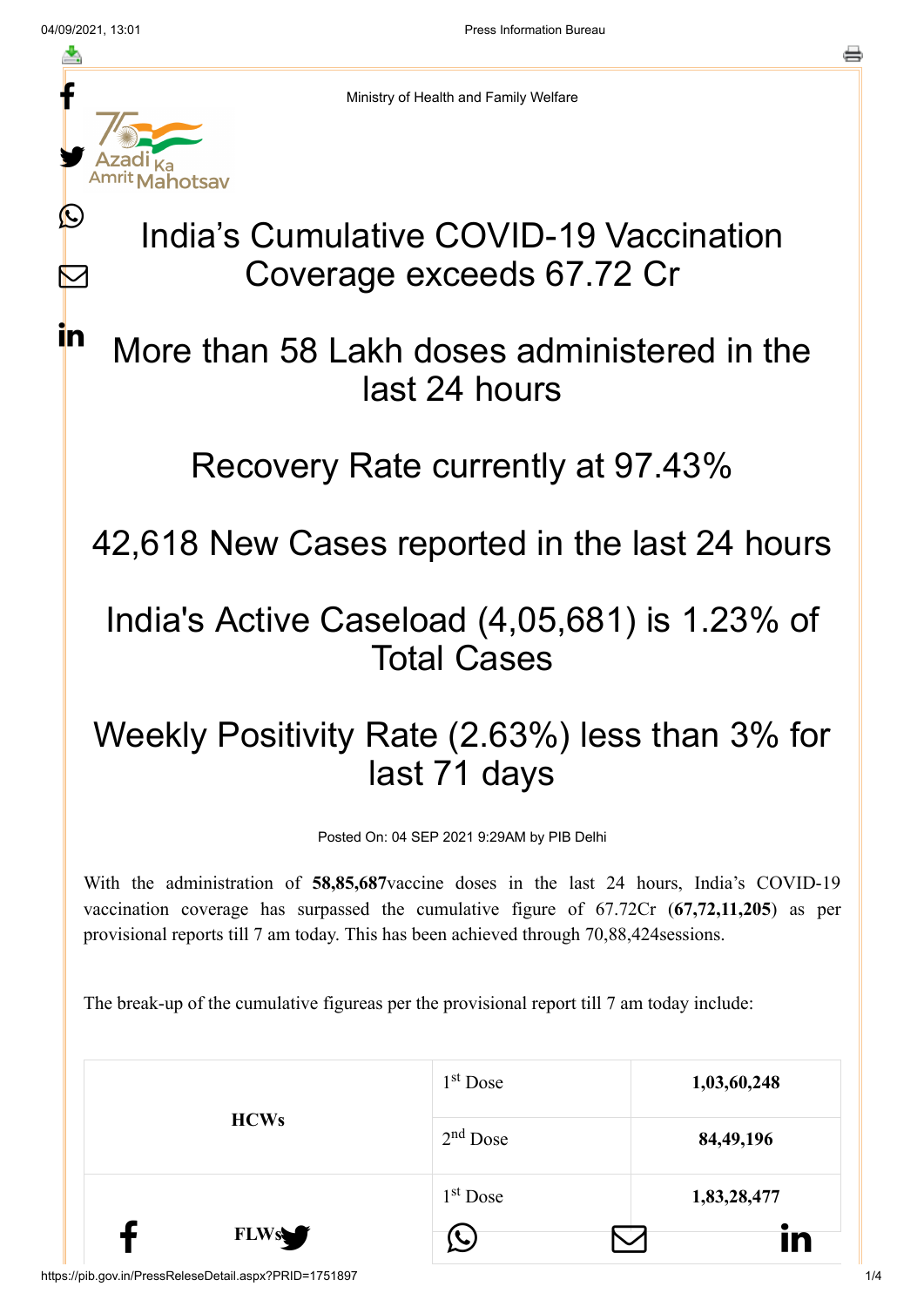| f          |                       | $2nd$ Dose           | 1,34,55,994  |
|------------|-----------------------|----------------------|--------------|
|            |                       | $1st$ Dose           | 26,70,05,166 |
|            | Age Group 18-44 years | $2nd$ Dose           | 3,20,99,433  |
| $\bigcirc$ |                       | $1st$ Dose           | 13,52,11,337 |
|            | Age Group 45-59 years | $2nd$ Dose           | 5,70,43,478  |
| in         |                       | 1 <sup>st</sup> Dose | 8,89,60,985  |
|            | Over 60 years         | $2nd$ Dose           | 4,62,96,891  |
|            | <b>Total</b>          |                      | 67,72,11,205 |

The Union Government is committed to accelerating the pace and expanding the scope of COVID-19 vaccination throughout the country.

The recovery of **36,385** patients in the last 24 hours has increased the cumulative tally of recovered patients (since the beginning of the pandemic) to **3,21,00,001.**

Consequently, India's recovery rate stands at **97.43%**.



Sustained and collaborative efforts by the Centre and the States/UTs continue the trend of less than 50,000 Daily New Cases that is being reported for 69 consecutive days now.

[42,618 new cases](http://www.facebook.com/share.php?u=https://pib.gov.in/PressReleasePage.aspx?PRID=1751897) [were reported in the l](https://twitter.com/intent/tweet?url=https://pib.gov.in/PressReleasePage.aspx?PRID=1751897&text=India%E2%80%99s%20Cumulative%20COVID-19%20Vaccination%20Coverage%20exceeds%2067.72%20Cr)[ast 24 hours.](https://api.whatsapp.com/send?text=https://pib.gov.in/PressReleasePage.aspx?PRID=1751897)

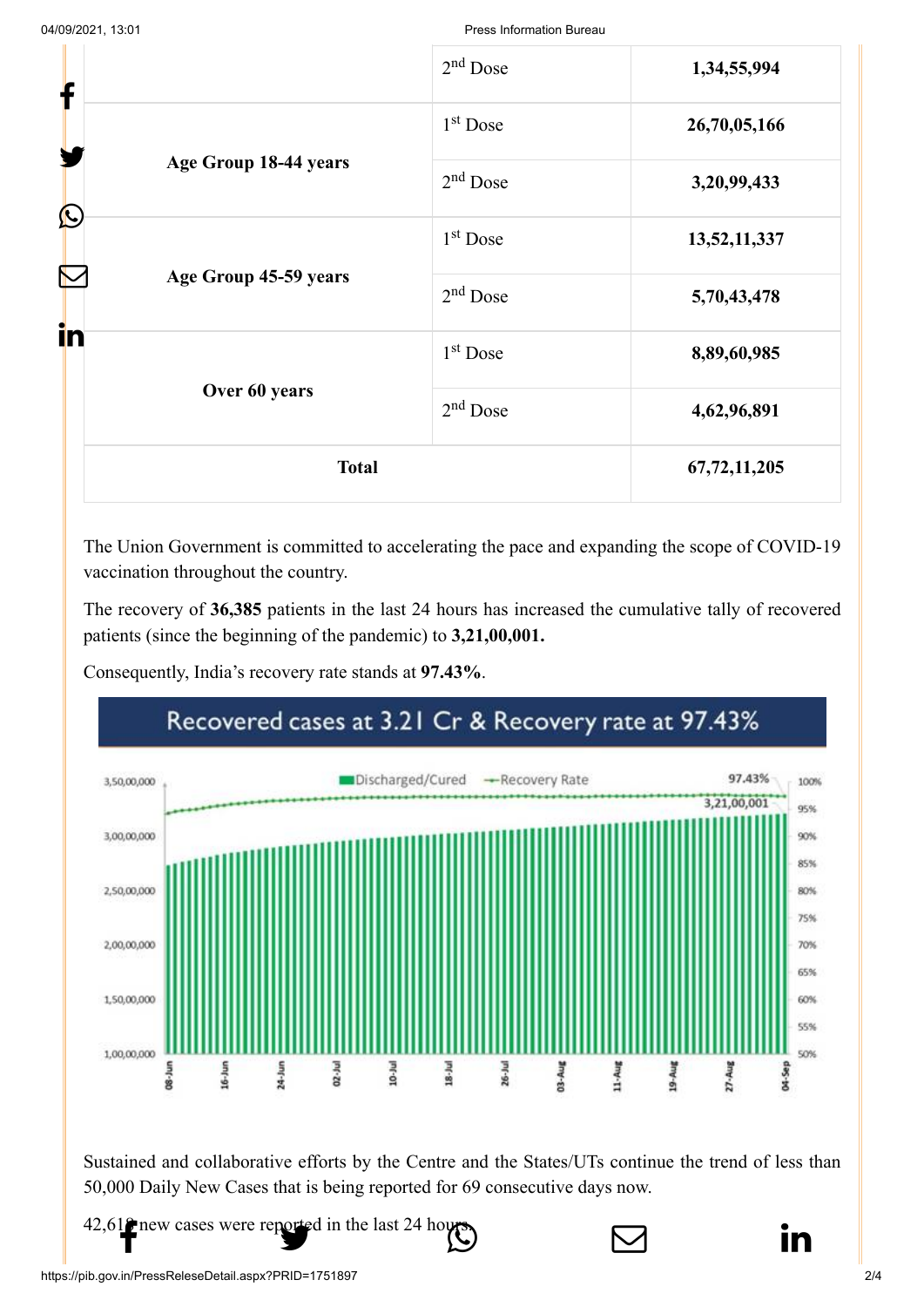04/09/2021, 13:01 Press Information Bureau



The Active Caseload is presently**4,05,681.** Active cases presently constitute **1.23%** of the country's total Positive Cases.



The testing capacity across the country continues to be expanded. The last 24 hours saw a total of 17,04,970tests being conducted. India has so far conducted over **52.82 Cr (52,82,40,038**) cumulative tests.

While testing capacity has been enhanced across the country, **Weekly Positivity Rate at 2.63% remains less than 3% for the last 71 days now.** The **Daily Positivity rate stands at 2.50%.** The daily Positivity rate has remained below 5% for 89 consecutive days now.

 $f \qquad \qquad \blacksquare$